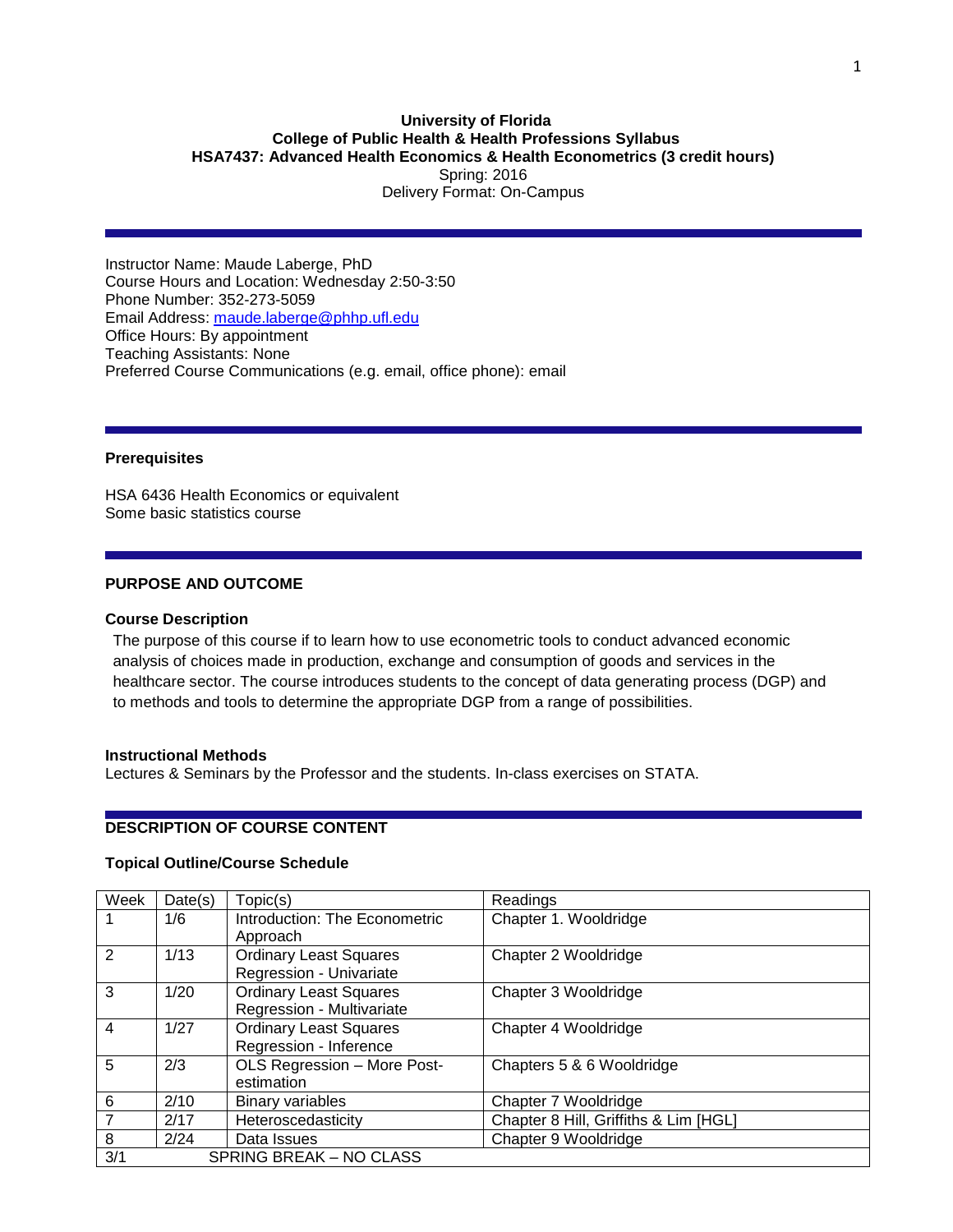| Week | Date(s) | Topic(s)                          | Readings                                     |
|------|---------|-----------------------------------|----------------------------------------------|
| 9    | 3/9     | <b>Time Series</b>                | Chapter 9 HGL                                |
| 10   | 3/16    | Instrumental Variables Estimation | Chapter 10 HGL                               |
| 11   | 3/23    | Simultaneous Equations Modelling  | Chapter 11 HGL                               |
| 12   | 3/30    | Writing an empirical paper        | Chapter 19 Wooldridge + Chapter 1 HGL p11-13 |
| 13   | 4/6     | <b>Student Presentations</b>      |                                              |
| 14   | 4/13    | <b>Student Presentations</b>      |                                              |
|      | 4/27    | Final Paper Due                   |                                              |

## **Course Materials and Technology**

## **Required Materials & Textbook**

STATA statistical software (any version)

Wooldridge JM. Introductory Econometrics (6<sup>th</sup> Ed).Cengage Learning 2015

Hill RC, Griffiths WE, Lim GC. Principles of Econometrics  $(4^{th}$  Ed) Wiley 2011

# **Required Readings**

Assigned journal articles and lecture notes are available on CANVAS. All listed readings are required unless otherwise noted. Students are expected to have read all required readings prior to each lecture and should understand the issues covered in each article.

## **Suggested Material**

## STATA reference manual

For technical support for this class, please contact the UF Help Desk at:

- [Learning-support@ufl.edu](file:///C:/Users/hackg/Desktop/Learning-support@ufl.edu)
- (352) 392-HELP select option 2
- <https://lss.at.ufl.edu/help.shtml>

# **ACADEMIC REQUIREMENTS AND GRADING**

### **Assignments**

Your grade will be based on your performance on exercises (40%), a presentation of your project (10%), and a final paper (40%). Ten points will be allocated to participation.

# **Grading**

| Requirement        | Due date | Points or % of final grade (% must sum to 100%) |  |  |  |  |  |
|--------------------|----------|-------------------------------------------------|--|--|--|--|--|
| <b>Exercises</b>   | Varies   | 30%                                             |  |  |  |  |  |
| Paper proposal     | 2/17     | 10%                                             |  |  |  |  |  |
| Presentation       | varies   | 10%                                             |  |  |  |  |  |
| <b>Final Paper</b> | 4/27     | 50%                                             |  |  |  |  |  |
| Participation      |          | 10%                                             |  |  |  |  |  |

The main outcome of this course is the final paper. The final paper is a project on a topic to be selected by students and related to the material of the course. The purpose is for student to identify an empirical question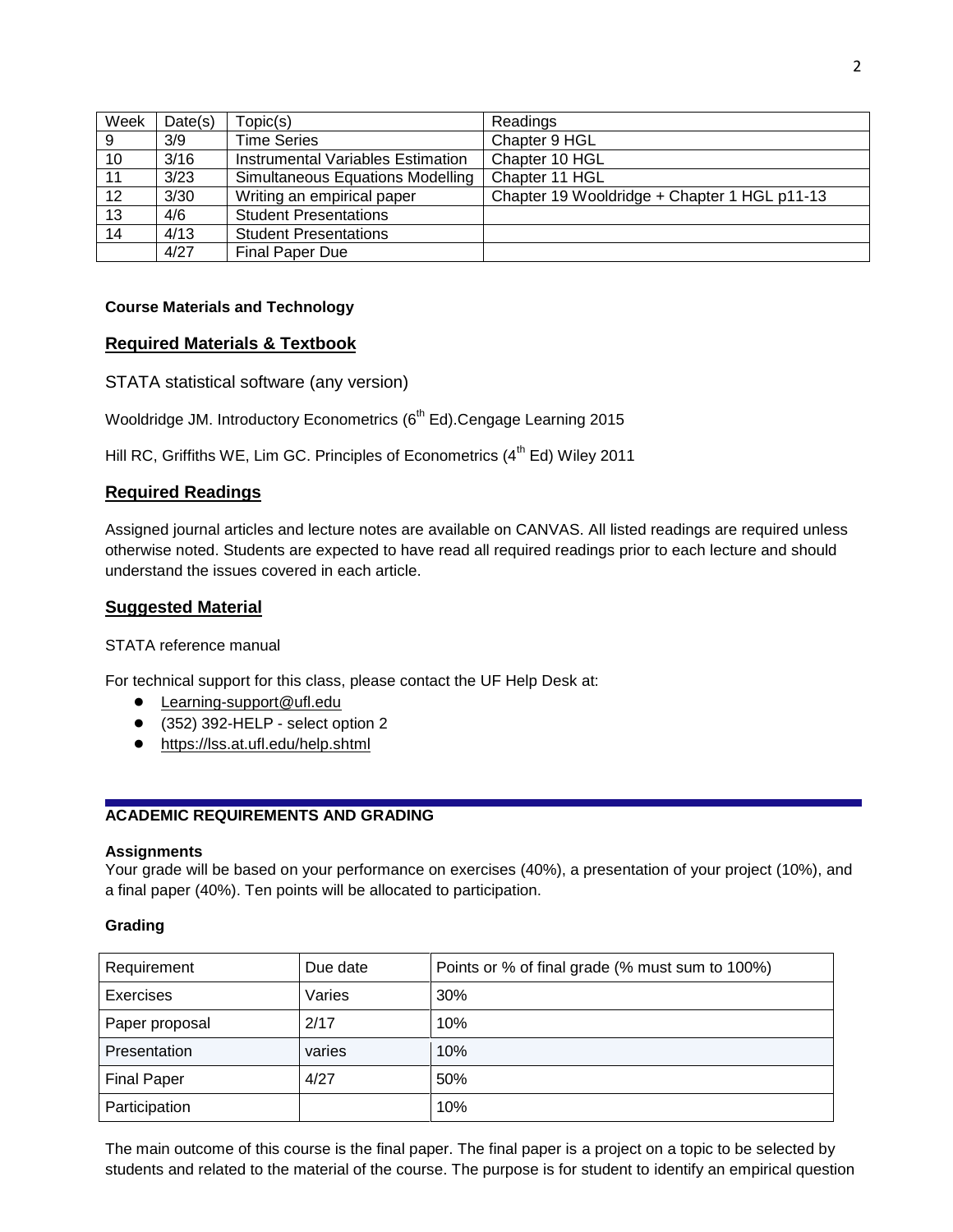related to health care that can be answered with the econometric tools taught in the course. The student should take an economic perspective on the topic. The paper should be no longer than 20 pages doublespaced and include a conceptual framework that draws from economic theory, methods, results and a discussion.

Students will each present their work in a seminar format. The presentation will be graded as follows:

- Context: aim of the project, what is the issue and why is it important? (2 points)
- Economic theory and application to the issue (2 points)
- Econometric Model : Methods, Data, Statistical Analysis (3 points)
- Results & Discussion of the Findings (2 points)
- Oral presentation: clarity of the presentation, answers to questions (1 point)

The final paper is worth 50 points and will be graded as follow:

- Context: aim of the project, what is the issue and why is it important? (5 points)
- Economic theory and application to the issue (10 points)
- Econometric Model : Methods, Data, Statistical Analysis (10 points)
- Results (10 points)
- Discussion of the Findings (10 points)
- Paper organization, grammar and spelling (5 points)

Point system used (i.e., how do course points translate into letter grades).

| <b>Points</b><br>earned | 93-<br>100   | $90-$<br>92 | $87 -$<br>89 | 83-<br>86 | $80 -$<br>82 | 75-<br>70<br>◡ | 70-<br>74   | $65 -$<br>69 |    |   | -  | <65    |
|-------------------------|--------------|-------------|--------------|-----------|--------------|----------------|-------------|--------------|----|---|----|--------|
| Letter<br>Grade         | $\mathsf{A}$ | $A-$        | $B+$         | B         | -B           | $\sim$<br>◡┑   | $\sim$<br>ັ | ⌒<br>یں      | D+ | ┕ | -ت | -<br>- |

Please be aware that a C- is not an acceptable grade for graduate students. In addition, a grade of C counts toward a graduate degree only if an equal number of credits in courses numbered 5000 or higher have been earned with an A.

You must include the letter grade to grade point conversion table below. Letter grade to grade point conversions are fixed by UF and cannot be changed.

| Letter        |     | А-   | <b>B</b> + | Ð   | <b>B-</b> | $C+$ | $\sim$<br>v | $\sim$<br>ს- | D+               | ◡   | D-   |     | <b>WF</b> |     | <b>NG</b> | S-  |
|---------------|-----|------|------------|-----|-----------|------|-------------|--------------|------------------|-----|------|-----|-----------|-----|-----------|-----|
| Grade         |     |      |            |     |           |      |             |              |                  |     |      |     |           |     |           |     |
| Grade         | 4.0 | 3.67 | 3.33       | 3.0 | 2.67      | 2.33 | 2.0         | .67          | .33 <sub>1</sub> | 1.0 | 0.67 | 0.0 | 0.0       | 0.0 | 0.0       | 0.0 |
| <b>Points</b> |     |      |            |     |           |      |             |              |                  |     |      |     |           |     |           |     |

For greater detail on the meaning of letter grades and university policies related to them, see the Registrar's Grade Policy regulations at:

<http://catalog.ufl.edu/ugrad/current/regulations/info/grades.aspx>

### **Exam Policy**

All exams will take place in-class during the scheduled class times as indicated on the syllabus.

### **Policy Related to Make up Exams or Other Work**

There will be **no** make up exercises except for extreme circumstances (e.g. admitted to hospital) with valid evidence of the extreme circumstance.

#### **Policy Related to Required Class Attendance**

Students are expected to attend and participate in all class sessions and be in attendance prior to the beginning of the class period. Students should inform the instructor if they will miss a class. Personal issues with respect to class attendance or fulfillment of course requirements will be handled on an individual basis.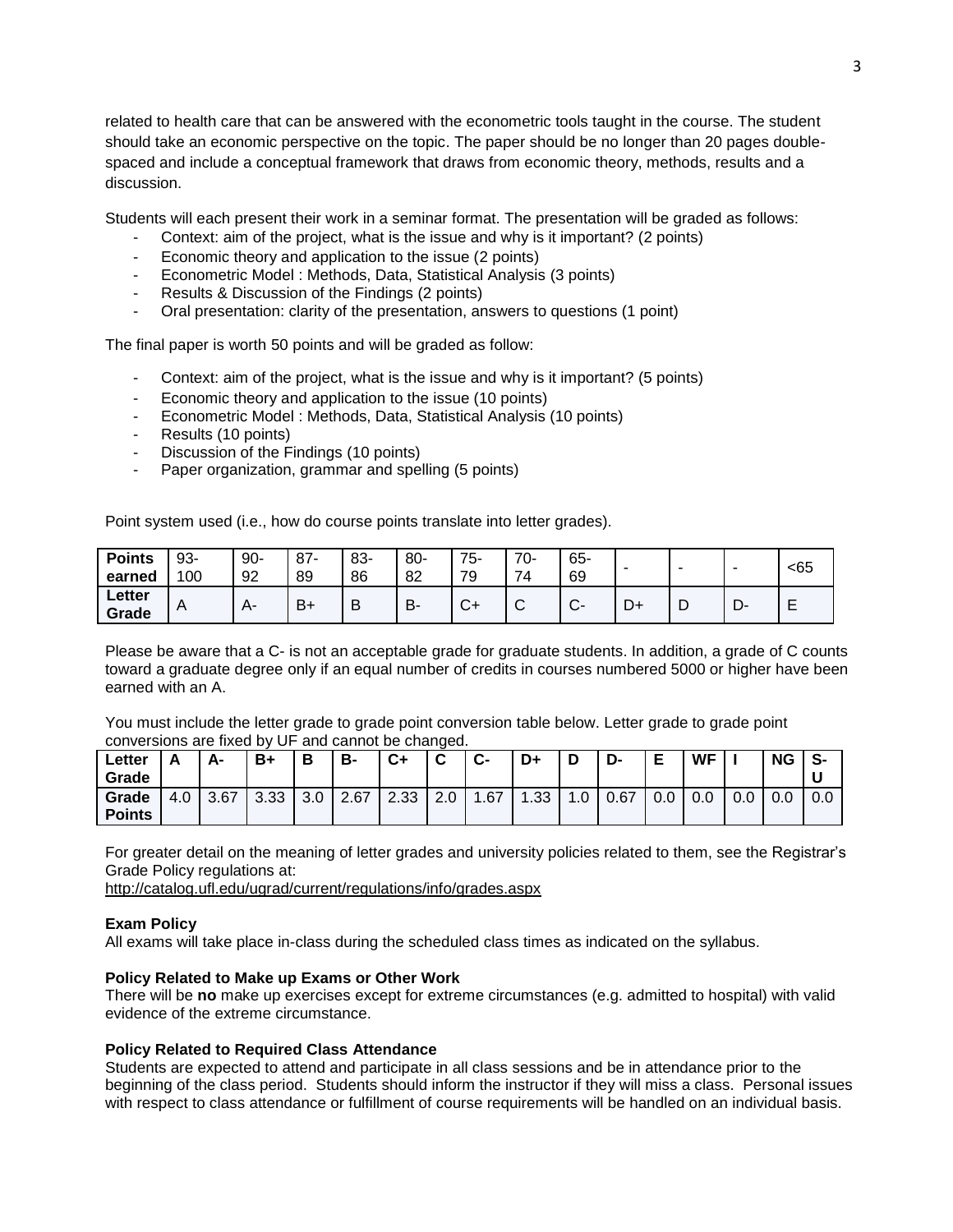All faculty are bound by the UF policy for excused absences. For information regarding the UF Attendance Policy see the Registrar website for additional details: <https://catalog.ufl.edu/ugrad/current/regulations/info/attendance.aspx>

## **STUDENT EXPECTATIONS, ROLES, AND OPPORTUNITIES FOR INPUT**

#### **Expectations Regarding Course Behavior**

Students are expected to have read all required readings prior to each lecture and should understand the issues covered in each article.

#### **Communication Guidelines**

Students are expected to participate in class discussions. Cellphones must be turned off and put away during class time. Laptops are allowed for taking notes only.

#### **Academic Integrity**

Students are expected to act in accordance with the University of Florida policy on academic integrity. As a student at the University of Florida, you have committed yourself to uphold the Honor Code, which includes the following pledge:

#### "**We, the members of the University of Florida community, pledge to hold ourselves and our peers to the highest standards of honesty and integrity**."

You are expected to exhibit behavior consistent with this commitment to the UF academic community, and on all work submitted for credit at the University of Florida, the following pledge is either required or implied:

### **"On my honor, I have neither given nor received unauthorized aid in doing this assignment."**

It is your individual responsibility to know and comply with all university policies and procedures regarding academic integrity and the Student Honor Code. Violations of the Honor Code at the University of Florida will not be tolerated. Violations will be reported to the Dean of Students Office for consideration of disciplinary action. For additional information regarding Academic Integrity, please see Student Conduct and Honor Code or the Graduate Student Website for additional details: <https://www.dso.ufl.edu/sccr/process/student-conduct-honor-code/>

<http://gradschool.ufl.edu/students/introduction.html>

Please remember cheating, lying, misrepresentation, or plagiarism in any form is unacceptable and inexcusable behavior.

### **Online Faculty Course Evaluation Process**

Students are expected to provide feedback on the quality of instruction in this course by completing online evaluations at [https://evaluations.ufl.edu.](https://evaluations.ufl.edu/) Evaluations are typically open during the last two or three weeks of the semester, but students will be given specific times when they are open. Summary results of these assessments are available to students at [https://evaluations.ufl.edu/results/.](https://evaluations.ufl.edu/results/)

### **SUPPORT SERVICES**

### **Accommodations for Students with Disabilities**

If you require classroom accommodation because of a disability, you must register with the Dean of Students Office [http://www.dso.ufl.edu](http://www.dso.ufl.edu/) within the first week of class. The Dean of Students Office will provide documentation of accommodations to you, which you then give to me as the instructor of the course to receive accommodations. Please make sure you provide this letter to me by the end of the second week of